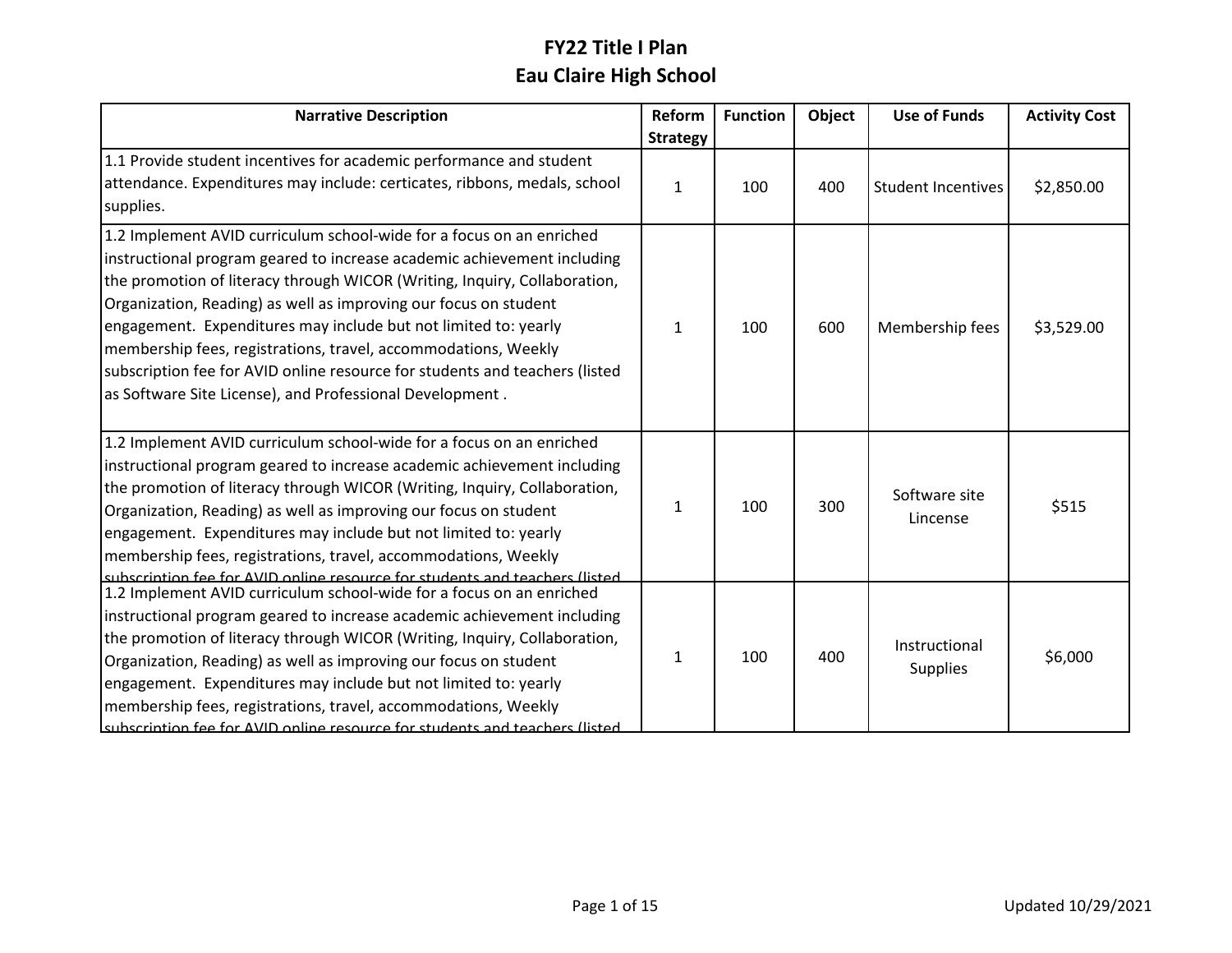| <b>Narrative Description</b>                                                  | Reform          | <b>Function</b> | Object  | <b>Use of Funds</b>   | <b>Activity Cost</b> |
|-------------------------------------------------------------------------------|-----------------|-----------------|---------|-----------------------|----------------------|
|                                                                               | <b>Strategy</b> |                 |         |                       |                      |
| 1.2 Implement AVID curriculum school-wide for a focus on an enriched          |                 |                 |         |                       |                      |
| instructional program geared to increase academic achievement including       |                 |                 |         |                       |                      |
| the promotion of literacy through WICOR (Writing, Inquiry, Collaboration,     |                 |                 |         |                       |                      |
| Organization, Reading) as well as improving our focus on student              | 1               | 200             | 100     | <b>Tutor Salary</b>   | \$2,000              |
| engagement. Expenditures may include but not limited to: yearly               |                 |                 |         |                       |                      |
| membership fees, registrations, travel, accommodations, Weekly                |                 |                 |         |                       |                      |
| subscription fee for AVID online resource for students and teachers (listed   |                 |                 |         |                       |                      |
| 1.2 Implement AVID curriculum school-wide for a focus on an enriched          |                 |                 |         |                       |                      |
| instructional program geared to increase academic achievement including       |                 | 100             |         | <b>Tutor Benefits</b> | \$354                |
| the promotion of literacy through WICOR (Writing, Inquiry, Collaboration,     |                 |                 |         |                       |                      |
| Organization, Reading) as well as improving our focus on student              | 1               |                 | 100-200 |                       |                      |
| engagement. Expenditures may include but not limited to: yearly               |                 |                 |         |                       |                      |
| membership fees, registrations, travel, accommodations, Weekly                |                 |                 |         |                       |                      |
| subscription fee for AVID online resource for students and teachers (listed   |                 |                 |         |                       |                      |
| 2.1 Provide academic enrichment and tutoring for students in need of          |                 | 100             |         |                       |                      |
| remediation, one on one academic tutoring, and extended time for              |                 |                 |         |                       |                      |
| instructional accommodations before school, after school and online.          |                 |                 |         |                       |                      |
| Students' individual deficits will be addressed using a variety of resources. |                 |                 |         |                       |                      |
| Identify and provide support to students who have shown evidence of           | 2               |                 | 400     | Instructional         | \$4,000              |
| learning loss stemming from the pandemic. Create opportunities for            |                 |                 |         | Materials             |                      |
| students who are in jeopardy of being off track for ontime graduation to      |                 |                 |         |                       |                      |
| provide additional supports outside of the instructional day to complete      |                 |                 |         |                       |                      |
| required coursework. Serve 20 students per grade level. Students will         |                 |                 |         |                       |                      |
| attend a summer enrichment program for 5 hours per day, 4 days a week,        |                 |                 |         |                       |                      |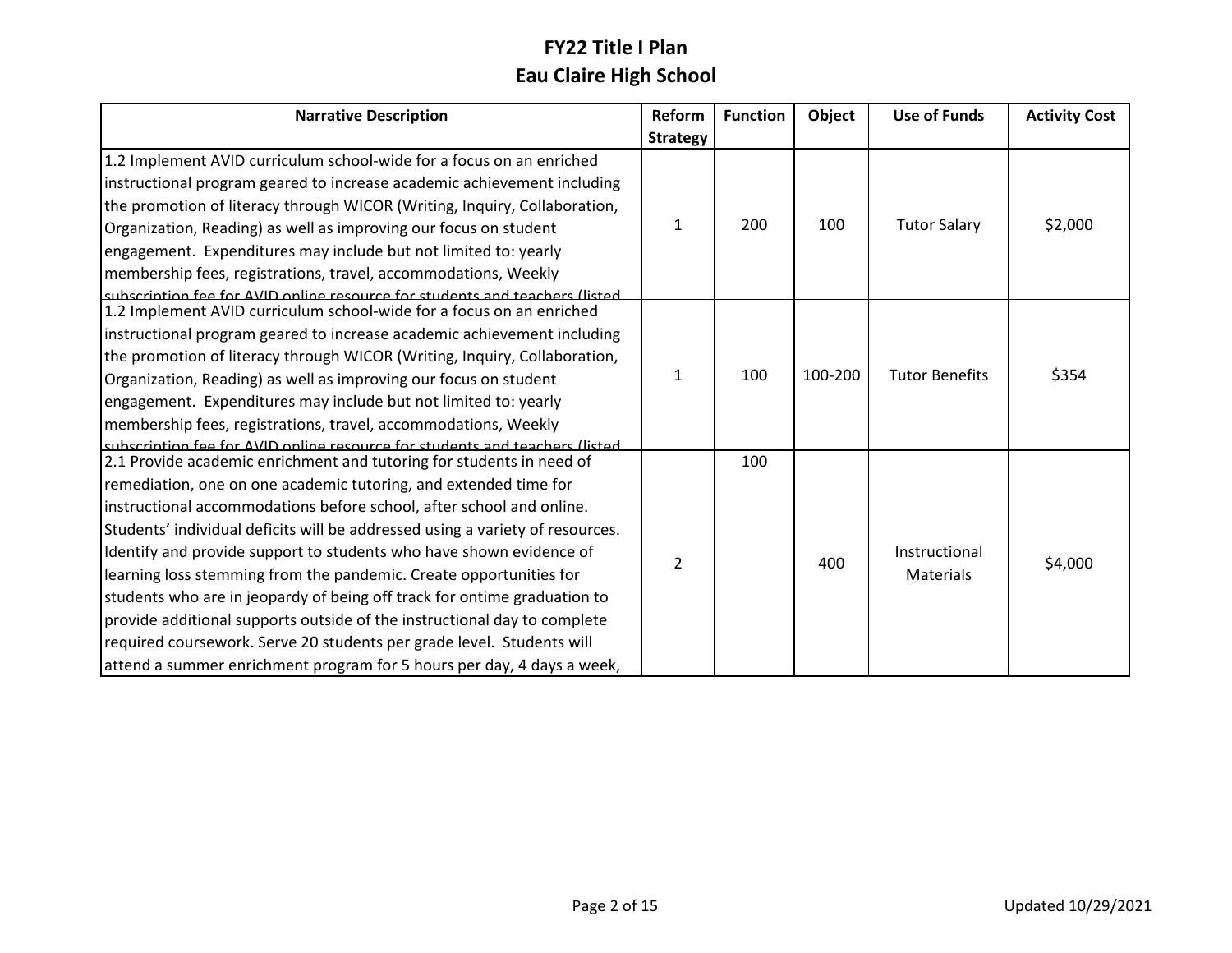| <b>Narrative Description</b>                                                    | Reform        | <b>Function</b> | Object | <b>Use of Funds</b> | <b>Activity Cost</b> |
|---------------------------------------------------------------------------------|---------------|-----------------|--------|---------------------|----------------------|
|                                                                                 | Strategy      |                 |        |                     |                      |
| 2.1 Provide academic enrichment and tutoring for students before school,        |               | 100             |        |                     |                      |
| after school and online. Students' individual deficits will be addressed using  |               |                 |        |                     |                      |
| a variety of resources. Identify and provide support to students who have       |               |                 |        |                     |                      |
| shown evidence of learning loss stemming from the pandemic. Create              |               |                 |        |                     |                      |
| opportunities for students who are in jeopardy of being off track for ontime    | $\mathcal{P}$ |                 | 200    |                     |                      |
| graduation to provide additional supports outside of the instructional day to   |               |                 |        | Salary              | \$25,000             |
| complete required coursework. Serve 20 students per grade level.                |               |                 |        |                     |                      |
| Students will attend a summer enrichment program for 5 hours per day, 4         |               |                 |        |                     |                      |
| days a week, with 6 teachers. Salaries: \$30 per hour for instruction; \$20 per |               |                 |        |                     |                      |
| hour for planning; 4 weeks. Expenditures will include: Instructional            |               |                 |        |                     |                      |
| 2.1 Provide academic enrichment and tutoring for students before school,        |               |                 |        |                     |                      |
| after school and online. Students' individual deficits will be addressed using  |               |                 |        |                     |                      |
| a variety of resources. Identify and provide support to students who have       |               |                 |        |                     |                      |
| shown evidence of learning loss stemming from the pandemic. Create              |               |                 |        |                     |                      |
| opportunities for students in jeopardy of being off track for ontime            |               |                 |        |                     |                      |
| graduation to have additional supports outside of the instructional day to      |               |                 |        |                     |                      |
| complete required coursework. Students will attend a summer enrichment          | 2             | 100             | 200    | <b>Benefits</b>     | \$7,365.00           |
| program for 5 hours per day, 4 days a week, with 6 teachers. Salaries: \$30     |               |                 |        |                     |                      |
| per hour for instruction; \$20 per hour for planning; 4 weeks. Expenditures     |               |                 |        |                     |                      |
| will include: Instructional materials, salary, benefits, admission to field     |               |                 |        |                     |                      |
| experiences, home-school transportation, transportation for field               |               |                 |        |                     |                      |
| experiences.                                                                    |               |                 |        |                     |                      |
|                                                                                 |               |                 |        |                     |                      |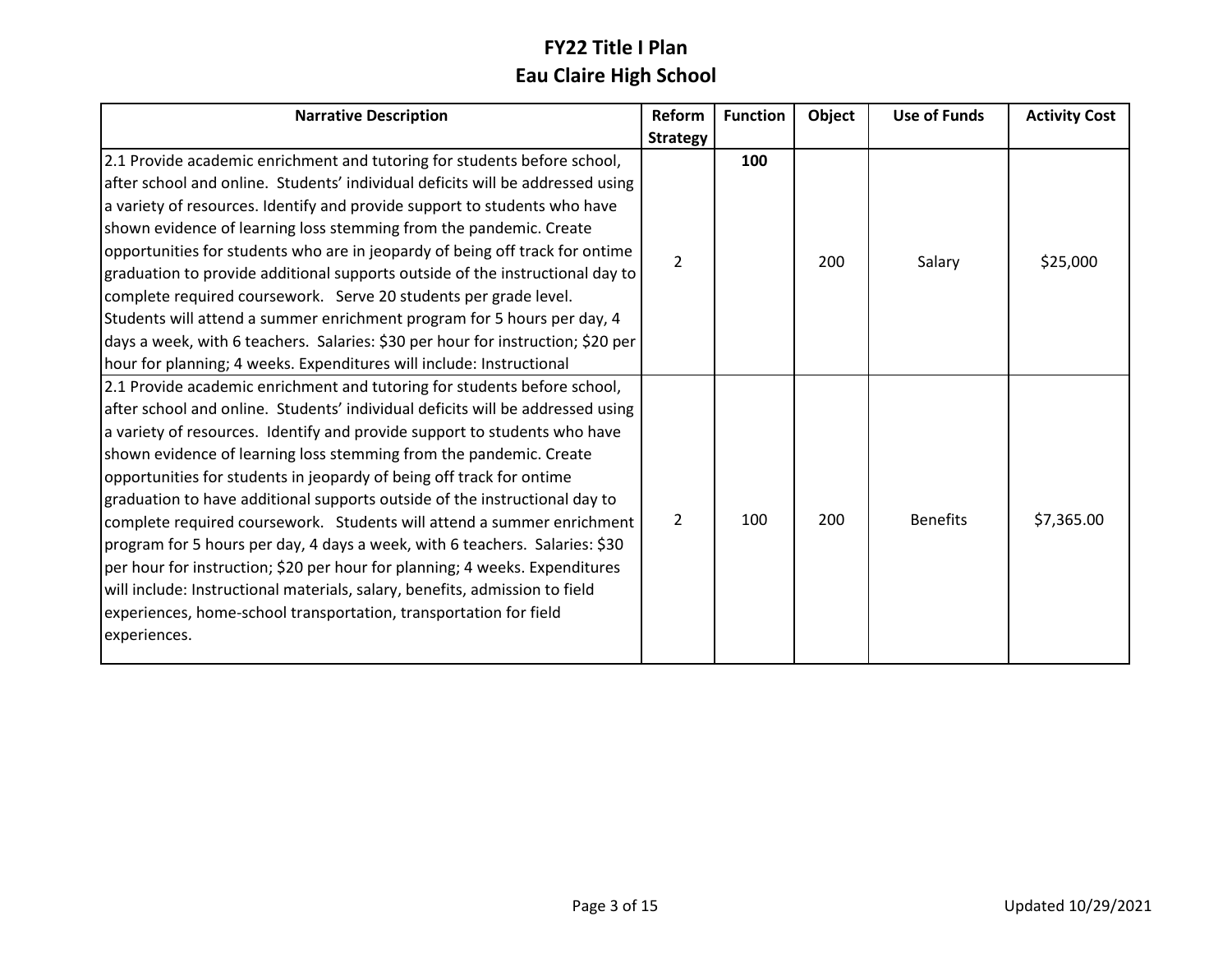| <b>Narrative Description</b>                                                                                                                                                                                                                                                                                                                                                                                                                                                                                                                                                                                                                                                                                                                                                               | Reform          | <b>Function</b> | Object | <b>Use of Funds</b>           | <b>Activity Cost</b> |
|--------------------------------------------------------------------------------------------------------------------------------------------------------------------------------------------------------------------------------------------------------------------------------------------------------------------------------------------------------------------------------------------------------------------------------------------------------------------------------------------------------------------------------------------------------------------------------------------------------------------------------------------------------------------------------------------------------------------------------------------------------------------------------------------|-----------------|-----------------|--------|-------------------------------|----------------------|
|                                                                                                                                                                                                                                                                                                                                                                                                                                                                                                                                                                                                                                                                                                                                                                                            | <b>Strategy</b> |                 |        |                               |                      |
| 2.1 Provide academic enrichment and tutoring for students before school,<br>after school and online. Students' individual deficits will be addressed using<br>a variety of resources. Identify and provide support to students who have<br>shown evidence of learning loss stemming from the pandemic. Create<br>opportunities for students in jeopardy of being off track for ontime<br>graduation to have additional supports outside of the instructional day to<br>complete required coursework. Students will attend a summer enrichment<br>program for 5 hours per day, 4 days a week, with 6 teachers. Salaries: \$30<br>per hour for instruction; \$20 per hour for planning; 4 weeks. Expenditures<br>will include: Instructional materials, salary, benefits, admission to field | 2               | 251             | 300    | Home-School<br>Transportation | \$8,000              |
| 2.1 Provide academic enrichment and tutoring for students before school,<br>after school and online. Students' individual deficits will be addressed using<br>a variety of resources. Identify and provide support to students who have<br>shown evidence of learning loss stemming from the pandemic. Create<br>opportunities for students in jeopardy of being off track for ontime<br>graduation to have additional supports outside of the instructional day to<br>complete required coursework. Students will attend a summer enrichment<br>program for 5 hours per day, 4 days a week, with 6 teachers. Salaries: \$30<br>per hour for instruction; \$20 per hour for planning; 4 weeks. Expenditures<br>will include: Instructional materials, salary, benefits, admission to field | $\overline{2}$  | 271             | 300    | Field Study<br>Transportation | \$6,000              |
| 2.1 Provide academic enrichment and tutoring for students before school,<br>after school and online. Students' individual deficits will be addressed using<br>a variety of resources. Identify and provide support to students who have<br>shown evidence of learning loss stemming from the pandemic. Create<br>opportunities for students in danger of being off track for ontime graduation<br>to have additional supports outside of the instructional day to complete<br>required coursework. Students will attend a summer enrichment program<br>for 5 hours per day, 4 days a week, with 6 teachers. Salaries: \$30 per hour<br>for instruction; \$20 per hour for planning; 4 weeks. Expenditures will<br>include: Instructional materials, salary, benefits, admission to field   | $\overline{2}$  | 100             | 300    | <b>Admission Fees</b>         | \$300                |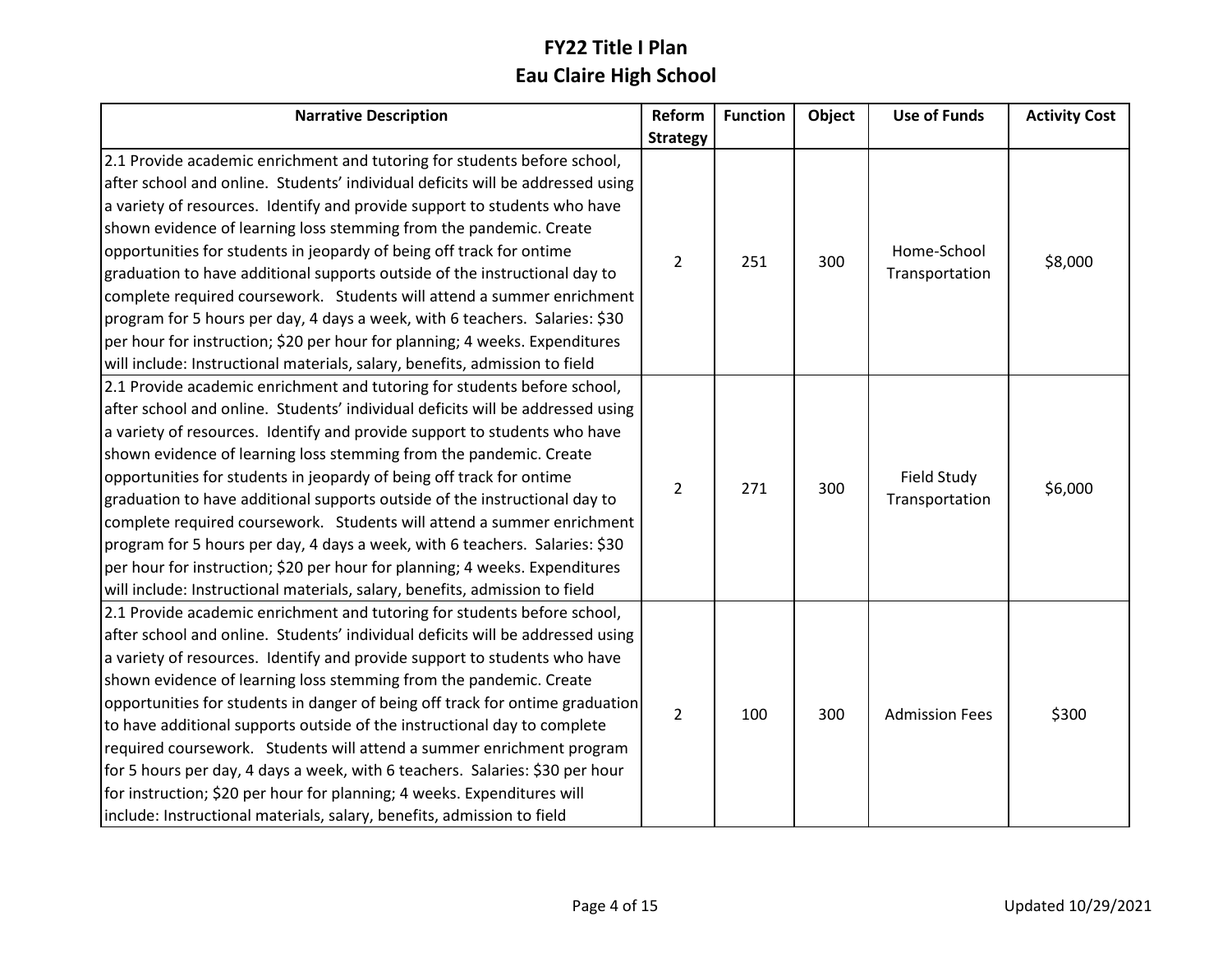| <b>Narrative Description</b>                                                                                                                                                                                                                                                                                                                                                                                                                                                                                                                                                                                                                                                                                                                                                                                                                                                                                                                                                                                                                                                                                                | Reform          | <b>Function</b> | Object | <b>Use of Funds</b>           | <b>Activity Cost</b> |
|-----------------------------------------------------------------------------------------------------------------------------------------------------------------------------------------------------------------------------------------------------------------------------------------------------------------------------------------------------------------------------------------------------------------------------------------------------------------------------------------------------------------------------------------------------------------------------------------------------------------------------------------------------------------------------------------------------------------------------------------------------------------------------------------------------------------------------------------------------------------------------------------------------------------------------------------------------------------------------------------------------------------------------------------------------------------------------------------------------------------------------|-----------------|-----------------|--------|-------------------------------|----------------------|
|                                                                                                                                                                                                                                                                                                                                                                                                                                                                                                                                                                                                                                                                                                                                                                                                                                                                                                                                                                                                                                                                                                                             | <b>Strategy</b> |                 |        |                               |                      |
| 2.2 Provide opportunities for under performing students to participate in activities<br>such as career counseling, receive career related books, and attend sessions by<br>motivational speakers. Provide college and career awareness through the<br>implementation of various college, university, and business tours within the state<br>such as: Midlands Technical College Senior Day Campus Tour, Coastal Carolina                                                                                                                                                                                                                                                                                                                                                                                                                                                                                                                                                                                                                                                                                                    |                 | 271             |        |                               |                      |
| University, Francis Marion University, Art Institute of Charleston, Midlands Technical<br>College-Industrial Technology Boeing Midlands Technical College-STEM Expo, Claflin<br>University, SC State University, Midlands Technical College-Engineering, Johnson C.<br>Smith University, Winthrop University, Midlands Technical College-Health Science,<br>Columbia College-Junior Day and Clemson University. Provide opportunities for<br>students to participate in the All in Test Prep workshop focused on providing<br>effective test-taking strategies, time management skills, and organization in an                                                                                                                                                                                                                                                                                                                                                                                                                                                                                                              | 2               |                 | 300    | Field Study<br>Transportation | \$5,000              |
| 2.2 Provide opportunities for under performing students to participate in activities<br>such as career counseling, receive career related books, and attend sessions by<br>motivational speakers. Provide college and career awareness through the<br>implementation of various college, university, and business tours within the state<br>such as: Midlands Technical College Senior Day Campus Tour, Coastal Carolina<br>University, Francis Marion University, Art Institute of Charleston, Midlands Technical<br>College-Industrial Technology Boeing Midlands Technical College-STEM Expo, Claflin<br>University, SC State University, Midlands Technical College-Engineering, Johnson C.<br>Smith University, Winthrop University, Midlands Technical College-Health Science,<br>Columbia College-Junior Day and Clemson University. Provide opportunities for<br>students to participate in the All in Test Prep workshop focused on providing<br>effective test-taking strategies, time management skills, and organization in an<br>effort to increase on time graduation rates as well as improve performance on | $\mathcal{P}$   | 100             | 400    | Refreshments                  | \$2,000              |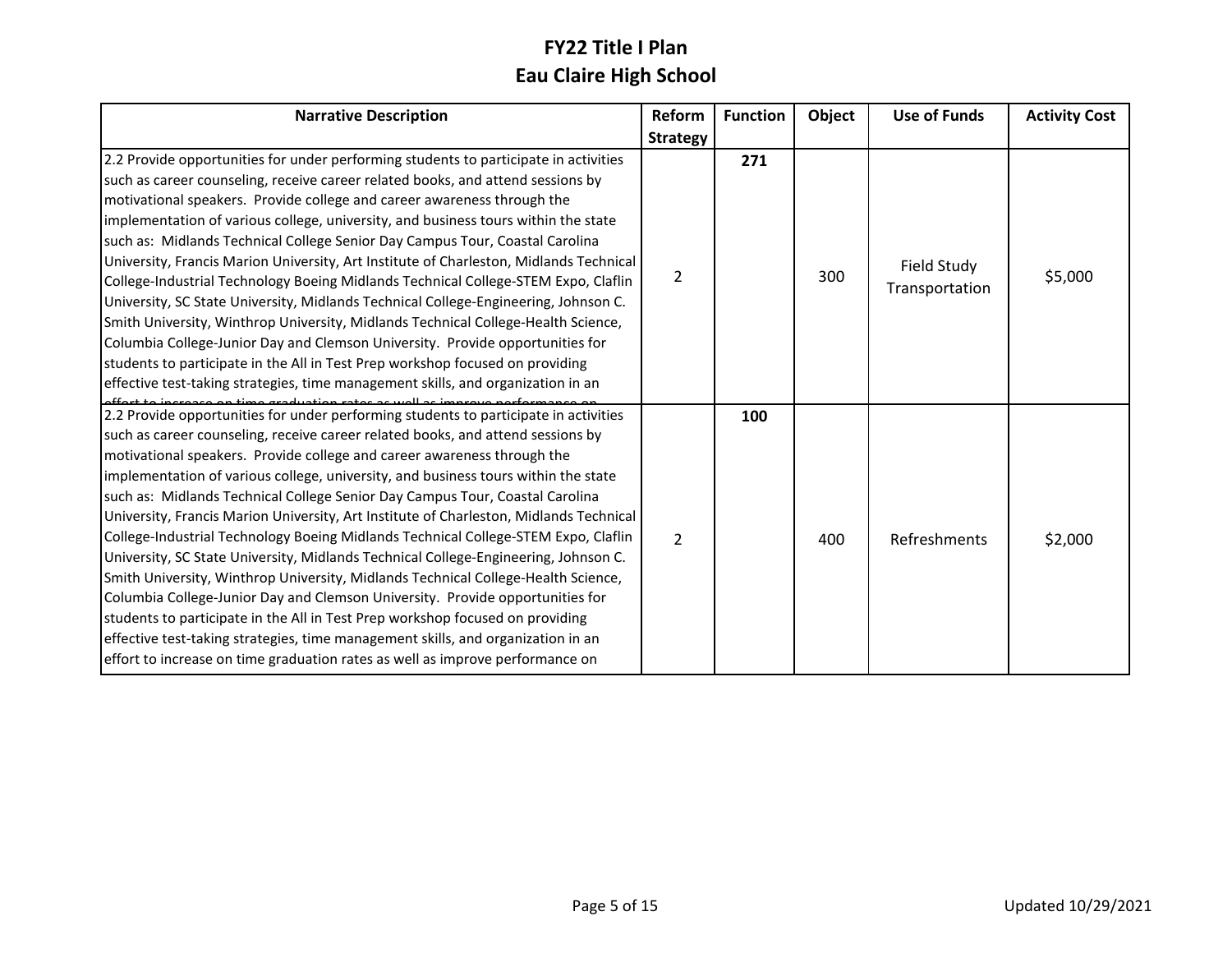| <b>Narrative Description</b>                                                                                                                                                                                                                                                                                                                                                                                                                                                                                                                                                                                                                                                                                                                                                                                                                                                                                                                                                                                                                                                                                                                           | Reform          | <b>Function</b> | Object | <b>Use of Funds</b>               | <b>Activity Cost</b> |
|--------------------------------------------------------------------------------------------------------------------------------------------------------------------------------------------------------------------------------------------------------------------------------------------------------------------------------------------------------------------------------------------------------------------------------------------------------------------------------------------------------------------------------------------------------------------------------------------------------------------------------------------------------------------------------------------------------------------------------------------------------------------------------------------------------------------------------------------------------------------------------------------------------------------------------------------------------------------------------------------------------------------------------------------------------------------------------------------------------------------------------------------------------|-----------------|-----------------|--------|-----------------------------------|----------------------|
|                                                                                                                                                                                                                                                                                                                                                                                                                                                                                                                                                                                                                                                                                                                                                                                                                                                                                                                                                                                                                                                                                                                                                        | <b>Strategy</b> |                 |        |                                   |                      |
| 2.2 Provide opportunities for under performing students to participate in activities<br>such as career counseling, receive career related books, and attend sessions by<br>motivational speakers. Provide college and career awareness through the<br>implementation of various college, university, and business tours within the state<br>such as: Midlands Technical College Senior Day Campus Tour, Coastal Carolina<br>University, Francis Marion University, Art Institute of Charleston, Midlands Technical<br>College-Industrial Technology Boeing Midlands Technical College-STEM Expo, Claflin<br>University, SC State University, Midlands Technical College-Engineering, Johnson C.<br>Smith University, Winthrop University, Midlands Technical College-Health Science,<br>Columbia College-Junior Day and Clemson University. Provide opportunities for<br>students to participate in the All in Test Prep workshop focused on providing<br>effective test-taking strategies, time management skills, and organization in an<br>effort to increase on time graduation rates as well as improve performance on<br>college entrance exams. | 2               | 100             | 300    | Contracted<br>Services            | \$10,000             |
| 3.1 Sponsor a mentoring program for 50 or more male and female students<br>identified as Tier 3 of our MTSS plan who would benefit from one on one<br>programming designed to address their socio-emotional needs. Provide<br>opportunities for all underperformingstudents to participate in activities<br>such as career counseling, AVID/NHS Career fairs, workshops, and<br>college/university and business tours within the state. Expenditures will<br>include: supplies and materials for activities, refreshments, admission,<br>transportation for field experiencess.                                                                                                                                                                                                                                                                                                                                                                                                                                                                                                                                                                        | 3               | 100             | 400    | Instructional<br><b>Materials</b> | \$10,000             |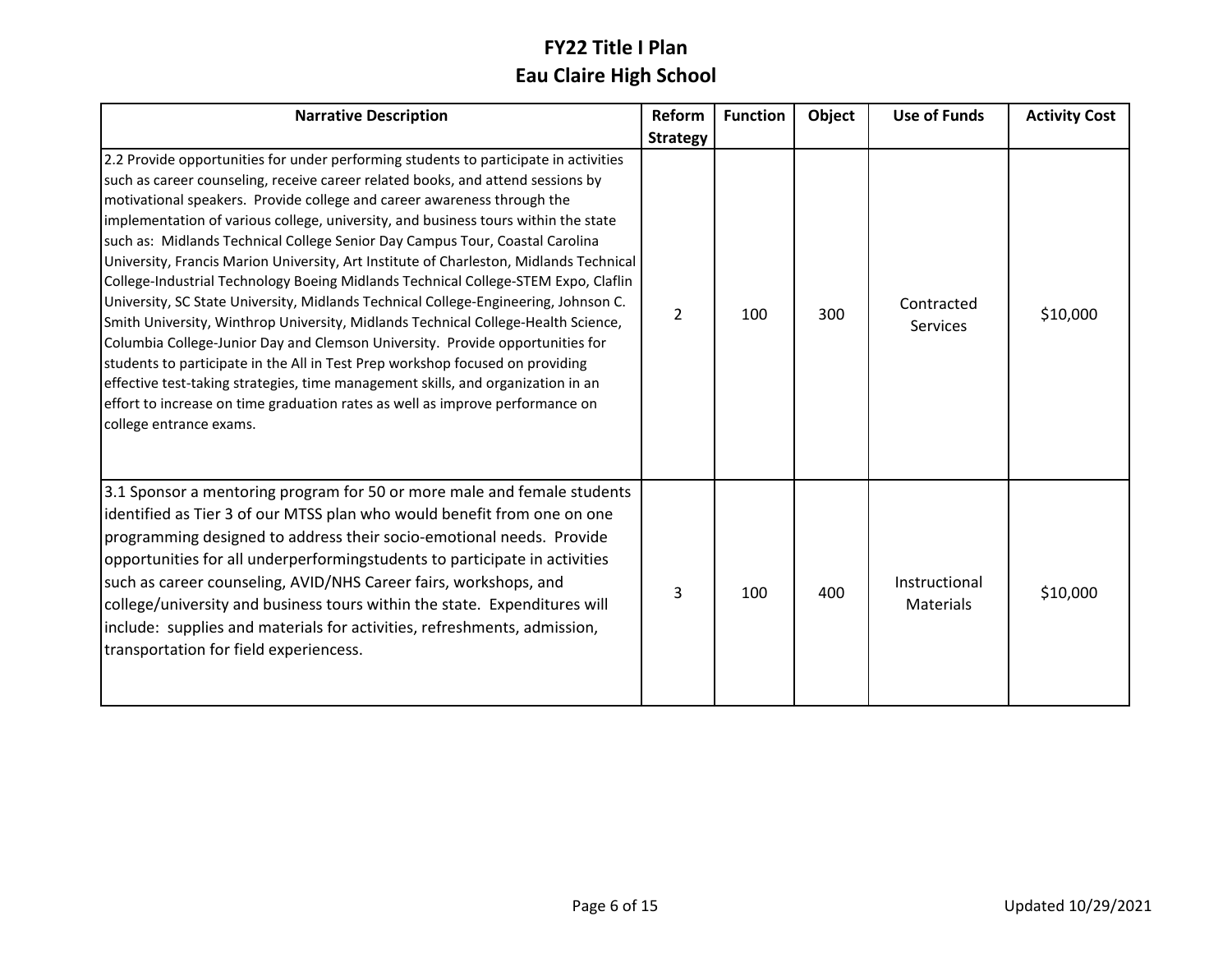| <b>Narrative Description</b>                                                                                                                                                                                                                                                                                                                                                                                                                                                                                                                                                    | Reform          | <b>Function</b> | Object | <b>Use of Funds</b>                  | <b>Activity Cost</b> |
|---------------------------------------------------------------------------------------------------------------------------------------------------------------------------------------------------------------------------------------------------------------------------------------------------------------------------------------------------------------------------------------------------------------------------------------------------------------------------------------------------------------------------------------------------------------------------------|-----------------|-----------------|--------|--------------------------------------|----------------------|
|                                                                                                                                                                                                                                                                                                                                                                                                                                                                                                                                                                                 | <b>Strategy</b> |                 |        |                                      |                      |
| 3.1 Sponsor a mentoring program for 50 or more male and female students<br>identified as Tier 3 of our MTSS plan who would benefit from one on one<br>programming designed to address their socio-emotional needs. Provide<br>opportunities for all underperformingstudents to participate in activities<br>such as career counseling, AVID/NHS Career fairs, workshops, and<br>college/university and business tours within the state. Expenditures will<br>include: supplies and materials for activities, refreshments, admission,<br>transportation for field experiencess. | 3               | 100             | 400    | Refreshments                         | \$3,000              |
| 3.1 Sponsor a mentoring program for 50 or more male and female students<br>identified as Tier 3 of our MTSS plan who would benefit from one on one<br>programming designed to address their socio-emotional needs. Provide<br>opportunities for all underperformingstudents to participate in activities<br>such as career counseling, AVID/NHS Career fairs, workshops, and<br>college/university and business tours within the state. Expenditures will<br>include: supplies and materials for activities, refreshments, admission,<br>transportation for field experiencess. | 3               | 100             | 300    | <b>Admission Fees</b>                | \$500                |
| 3.1 Sponsor a mentoring program for 50 or more male and female students<br>identified as Tier 3 of our MTSS plan who would benefit from one on one<br>programming designed to address their socio-emotional needs. Provide<br>opportunities for all underperformingstudents to participate in activities<br>such as career counseling, AVID/NHS Career fairs, workshops, and<br>college/university and business tours within the state. Expenditures will<br>include: supplies and materials for activities, refreshments, admission,<br>transportation for field experiencess. | 3               | 271             | 300    | <b>Field Study</b><br>Transportation | \$5,000              |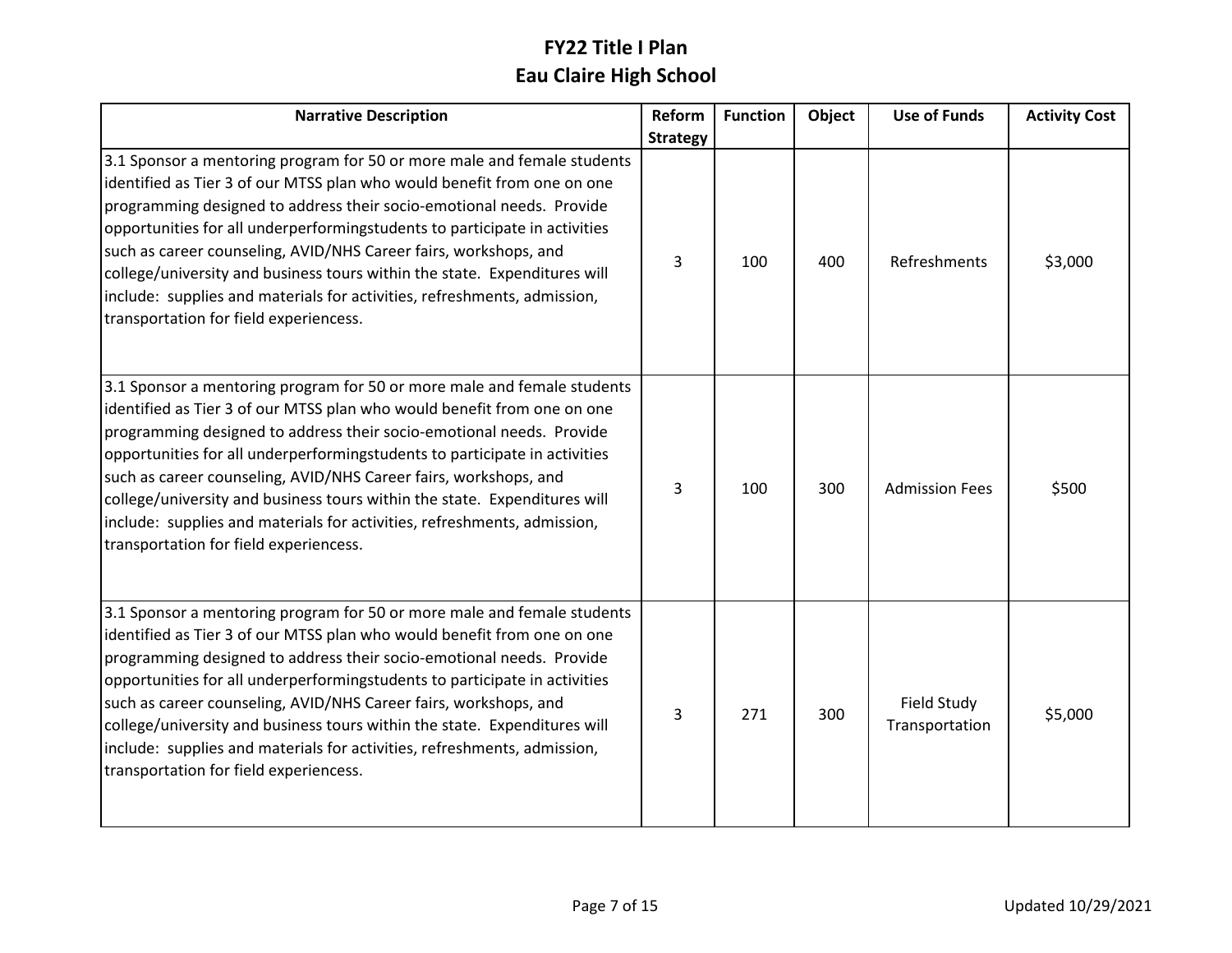| <b>Narrative Description</b>                                                                                                                                                                                                                                                                                                                                                                                                                                                                                                                              | <b>Reform</b>   | <b>Function</b> | Object | <b>Use of Funds</b>           | <b>Activity Cost</b> |
|-----------------------------------------------------------------------------------------------------------------------------------------------------------------------------------------------------------------------------------------------------------------------------------------------------------------------------------------------------------------------------------------------------------------------------------------------------------------------------------------------------------------------------------------------------------|-----------------|-----------------|--------|-------------------------------|----------------------|
|                                                                                                                                                                                                                                                                                                                                                                                                                                                                                                                                                           | <b>Strategy</b> |                 |        |                               |                      |
| 3.1 Sponsor a mentoring program for 50 or more male and female students<br>identified as Tier 3 of our MTSS plan who would benefit from one on one<br>programming designed to address their socio-emotional needs. Provide<br>opportunities for all underperformingstudents to participate in activities                                                                                                                                                                                                                                                  | 3               | 100             | 300    | Contracted<br><b>Services</b> | \$4,000              |
| 3.2 Provide laptop chargers, headphones and other technology supplies<br>such as a color printer ink and toner, poster maker supplies and portable<br>scanners; ensure complete access to academic software licenses used to<br>reinforce instructional delivery of core content. Resource will be used to<br>purchase and renew the school's subscription of instructional software such<br>as but not limited to USA Test Prep and Albert in order to increase End of<br>Course, AP, WIN, ASVAP and other college and career ready test<br>performance. | 3               | 100             | 500    | Technology<br>Equipment       | \$20,000             |
| 3.2 Provide laptop chargers, headphones and other technology supplies<br>such as a color printer ink and toner, poster maker supplies and portable<br>scanners; ensure complete access to academic software licenses used to<br>reinforce instructional delivery of core content. Resource will be used to<br>purchase and renew the school's subscription of instructional software such<br>as but not limited to USA Test Prep and Albert in order to increase End of<br>Course, AP, WIN, ASVAP and other college and career ready test<br>performance. | 3               | 100             | 500    | Classroom<br>Furniture        | \$10,000             |
| 3.2 Provide laptop chargers, headphones and other technology supplies<br>such as a color printer ink and toner, poster maker supplies and portable<br>scanners; ensure complete access to academic software licenses used to<br>reinforce instructional delivery of core content. Resource will be used to<br>purchase and renew the school's subscription of instructional software such<br>as but not limited to USA Test Prep and Albert in order to increase End of<br>Course, AP, WIN, ASVAP and other college and career ready test<br>performance. | 3               | 100             | 400    | Technology<br>Supplies        | \$12,004.84          |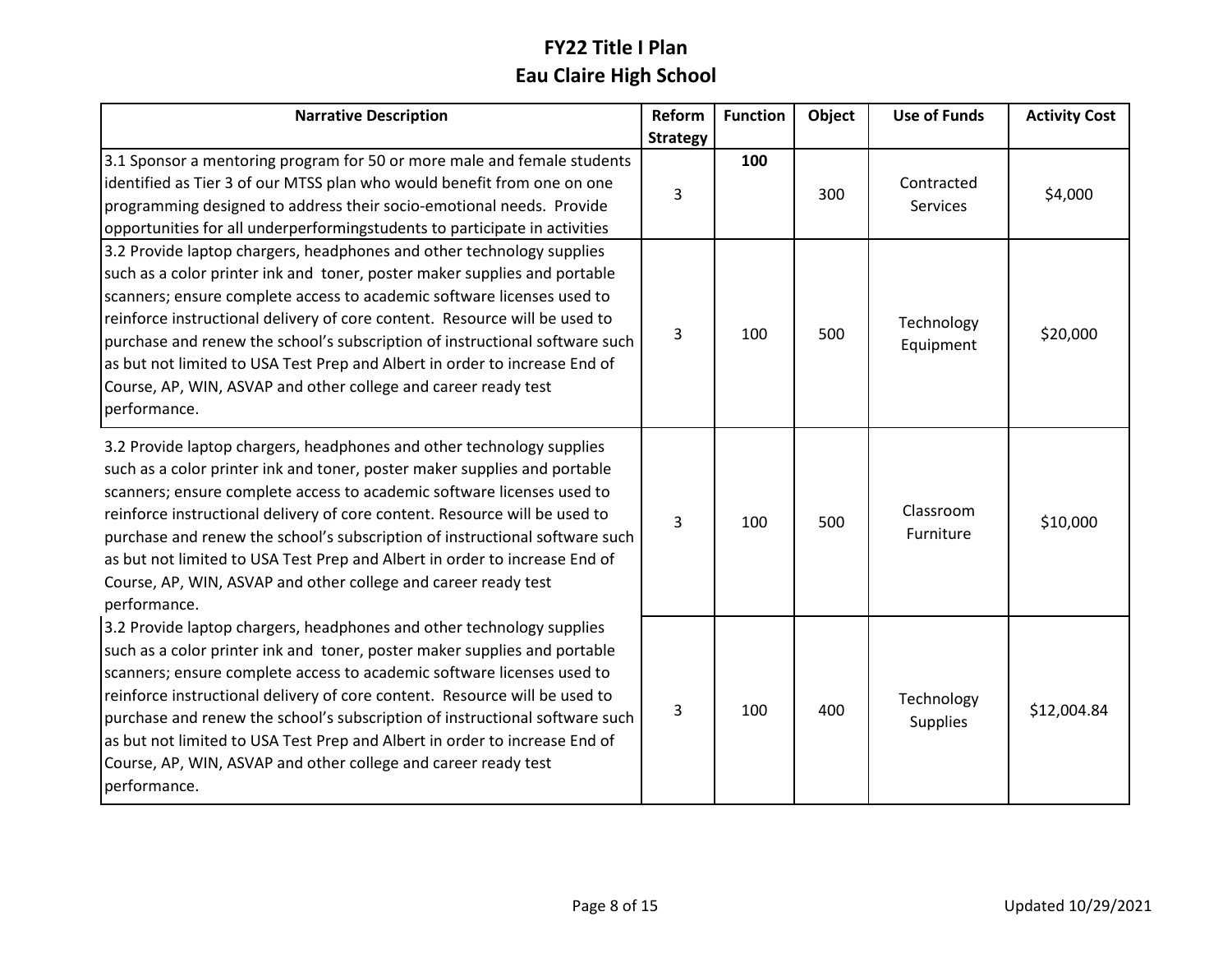| <b>Narrative Description</b>                                                                                                                                                                                                                                                                                                                                                                                                                                                                                                                                                                                                                                                                                              | Reform          | <b>Function</b> | Object | <b>Use of Funds</b>     | <b>Activity Cost</b> |
|---------------------------------------------------------------------------------------------------------------------------------------------------------------------------------------------------------------------------------------------------------------------------------------------------------------------------------------------------------------------------------------------------------------------------------------------------------------------------------------------------------------------------------------------------------------------------------------------------------------------------------------------------------------------------------------------------------------------------|-----------------|-----------------|--------|-------------------------|----------------------|
|                                                                                                                                                                                                                                                                                                                                                                                                                                                                                                                                                                                                                                                                                                                           | <b>Strategy</b> |                 |        |                         |                      |
| 3.2 Provide laptop chargers, headphones and other technology supplies<br>such as a color printer ink and toner, poster maker supplies and portable<br>scanners; ensure complete access to academic software licenses used to<br>reinforce instructional delivery of core content. Resource will be used to<br>purchase and renew the school's subscription of instructional software such<br>as but not limited to USA Test Prep and Albert in order to increase End of<br>Course, AP, WIN, ASVAP and other college and career ready test<br>performance.                                                                                                                                                                 | 3               | 100             | 300    | Software Lincenses      | \$14,500             |
| 4.1 Sponsor a 3 day Summer Enrichment Program for approximately 200<br>ninth grade students in order to better prepare students as they transition<br>to higher level course work. The camp will also provide a component for<br>parents to receive information on End of Course program instructional<br>standards and assessments. The will program focus on improving on time<br>graduation through awareness of graduation requirements. Teachers will<br>plan up to 4 hours at \$20.00 per hour. Staff will work for \$30 an hour for 5<br>hours for 6 teachers, 2 instructional assistants, and 2 school counselors.<br>Expenditures will include: Stipends, Refreshments, Transportation and<br>supplies materials | 4               | 220             | 100    | <b>Stipends Salary</b>  | \$7,150              |
| 4.1 Sponsor a 3 day Summer Enrichment Program for approximately 200<br>ninth grade students in order to better prepare students as they transition<br>to higher level course work. The camp will also provide a component for<br>parents to receive information on End of Course program instructional<br>standards and assessments. The will program focus on improving on time<br>graduation through awareness of graduation requirements. Teachers will<br>plan up to 4 hours at \$20.00 per hour. Staff will work for \$30 an hour for 5<br>hours for 6 teachers, 2 instructional assistants, and 2 school counselors.                                                                                                | 4               | 220             | 200    | <b>Stipend Benefits</b> | \$2,106              |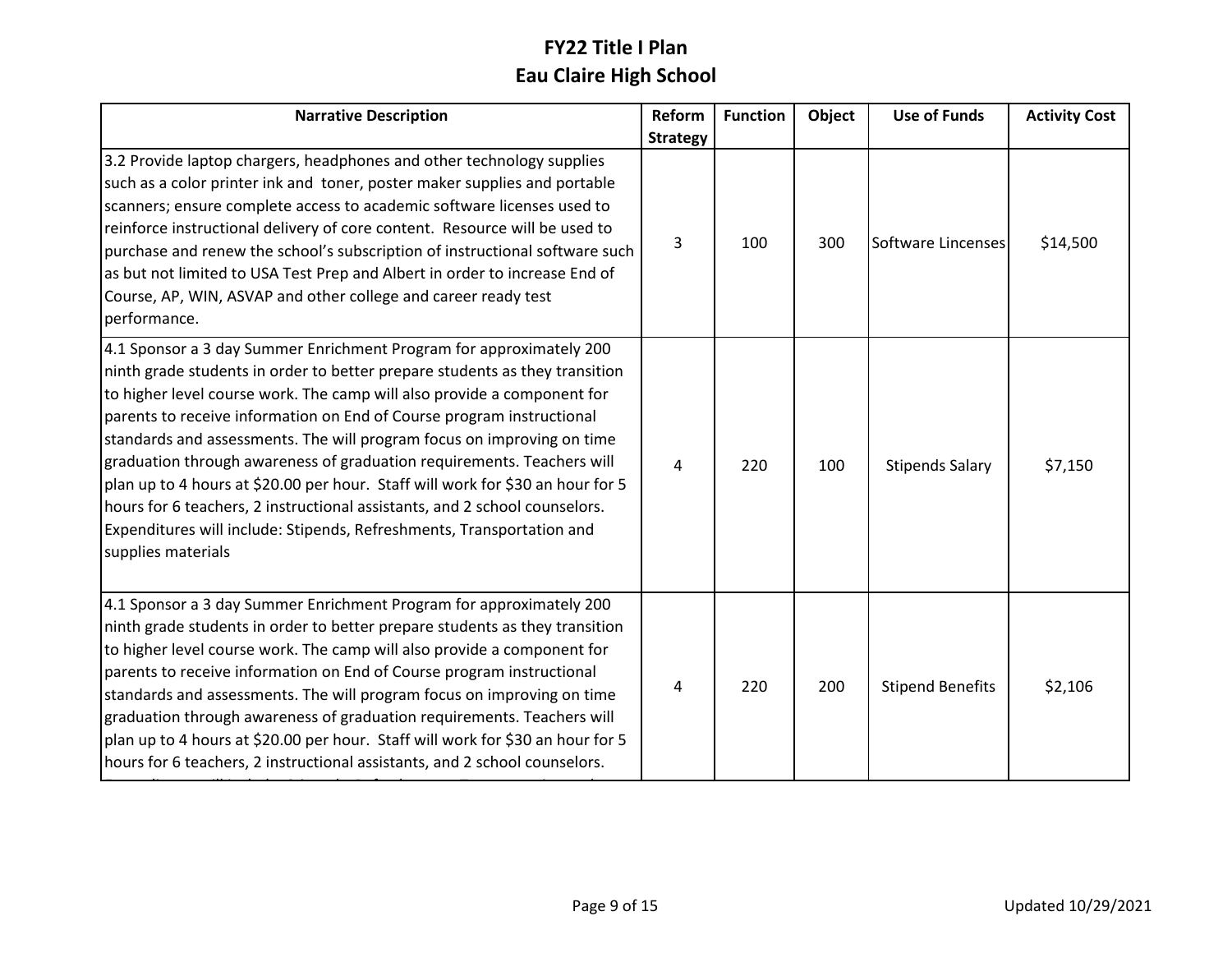| <b>Narrative Description</b>                                                                                                                                                                                                                                                                                                                                                                                                                                                                                                                                                                                                                                                                                                                                                                                                                                                                                                                                                  | Reform          | <b>Function</b> | Object | <b>Use of Funds</b>              | <b>Activity Cost</b> |
|-------------------------------------------------------------------------------------------------------------------------------------------------------------------------------------------------------------------------------------------------------------------------------------------------------------------------------------------------------------------------------------------------------------------------------------------------------------------------------------------------------------------------------------------------------------------------------------------------------------------------------------------------------------------------------------------------------------------------------------------------------------------------------------------------------------------------------------------------------------------------------------------------------------------------------------------------------------------------------|-----------------|-----------------|--------|----------------------------------|----------------------|
|                                                                                                                                                                                                                                                                                                                                                                                                                                                                                                                                                                                                                                                                                                                                                                                                                                                                                                                                                                               | <b>Strategy</b> |                 |        |                                  |                      |
| 5.1 Provide on-going coaching for new and identified teachers throughout<br>the year to increase their understanding of classroom community building,<br>incorporating social emotional learning, providing appropriate supports for<br>Multi-Language learners, and providing scaffolded instructional strategies<br>for students who may have experienced learning loss. Provide monthly<br>professional development on implementation of data driven instruction,<br>differentiation, and implementation of AVID strategies. Implement a<br>professional development program for new and identified teachers. The<br>goal is to increase access to best instructional strategies for teachers.<br>Expenditures may include: Books, materials for support meetings and make<br>and take sessions (chart paper, sticky note, highlighters, etc), materials to<br>support individual teachers with classroom set up and instructions along<br>with supplies for the meetings. | 5               | 220             | 400    | <b>PD Material</b>               | \$10,528             |
| 5.2 Provide professional development sessions on topics such as core<br>curriculum subject areas, literacy in the core content areas, classroom<br>management, team building, social emotional awareness, differentiation,<br>use of instructional technology, use of instructional resources, critical<br>reading across content areas, AVID and online training. Expenditures will<br>include: speaker/consultant fees, sessions will focus on climate, culture, and<br>data informed instruction.                                                                                                                                                                                                                                                                                                                                                                                                                                                                          | 5               | 100             | 400    | Instructional<br><b>Supplies</b> | \$8,000              |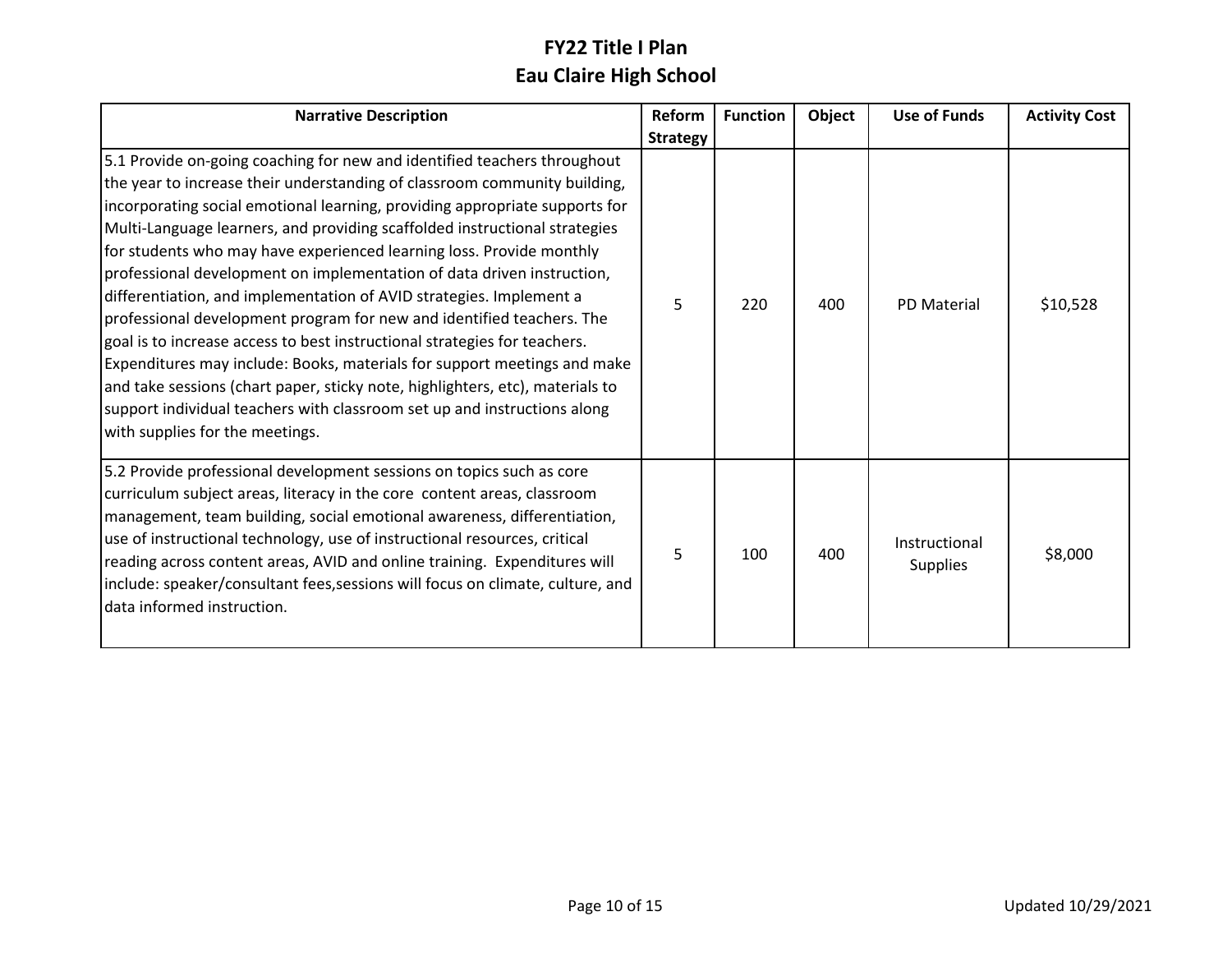| <b>Narrative Description</b>                                                                                                                                                                                                                                                                                                                                                                                                                                                                                                                                                                                                                   | Reform          | <b>Function</b> | Object | <b>Use of Funds</b>       | <b>Activity Cost</b> |
|------------------------------------------------------------------------------------------------------------------------------------------------------------------------------------------------------------------------------------------------------------------------------------------------------------------------------------------------------------------------------------------------------------------------------------------------------------------------------------------------------------------------------------------------------------------------------------------------------------------------------------------------|-----------------|-----------------|--------|---------------------------|----------------------|
|                                                                                                                                                                                                                                                                                                                                                                                                                                                                                                                                                                                                                                                | <b>Strategy</b> |                 |        |                           |                      |
| 5.2 Provide professional development sessions on topics such as core<br>curriculum subject areas, classroom management, team building, social<br>emotional awareness, differentiation, use of instructional technology, use of<br>instructional resources, critical reading across content areas, AVID and<br>online training. Expenditures will include: speaker/consultant fees, sessions<br>will focus on climate, culture, and data informed instruction.                                                                                                                                                                                  | 5               | 220             | 300    | <b>Purchased Services</b> | \$20,000             |
| 6.1 Provide professional development to support school-wide academic<br>programs and assist students in meeting state academic achievement<br>standards, as well as district and state initiatives by participating in regional,<br>state, or national conferences to improve highly effective techniques.<br>Conference include: AVID, SC Council for Social Studies, SC and NCTM Math<br>Conferences, SC SCIRA, SC Science Conference, SCATA, National Title I.<br>Expenditures may include: Registration, PD In-State (\$10,000), PD Out-of-<br>State (\$20,000), Meals, Lodging, Mileage, Substitute Salary, Substitute<br><b>Benefits</b> | 6               | 100             | 300    | <b>Purchased Services</b> | \$25,000             |
| 6.1 Provide professional development to support school-wide academic<br>programs and assist students in meeting state academic achievement<br>standards, as well as district and state initiatives by participating in regional,<br>state, or national conferences to improve highly effective techniques.<br>Conference include: AVID, SC Council for Social Studies, SC and NCTM Math<br>Conferences, SC SCIRA, SC Science Conference, SCATA, National Title I.<br>Expenditures may include: Registration, PD In-State (\$10,000), PD Out-of-<br>State (\$20,000), Meals, Lodging, Mileage, Substitute Salary, Substitute<br><b>Benefits</b> | 6               | 100             | 100    | Substitute Salary         | \$2,366              |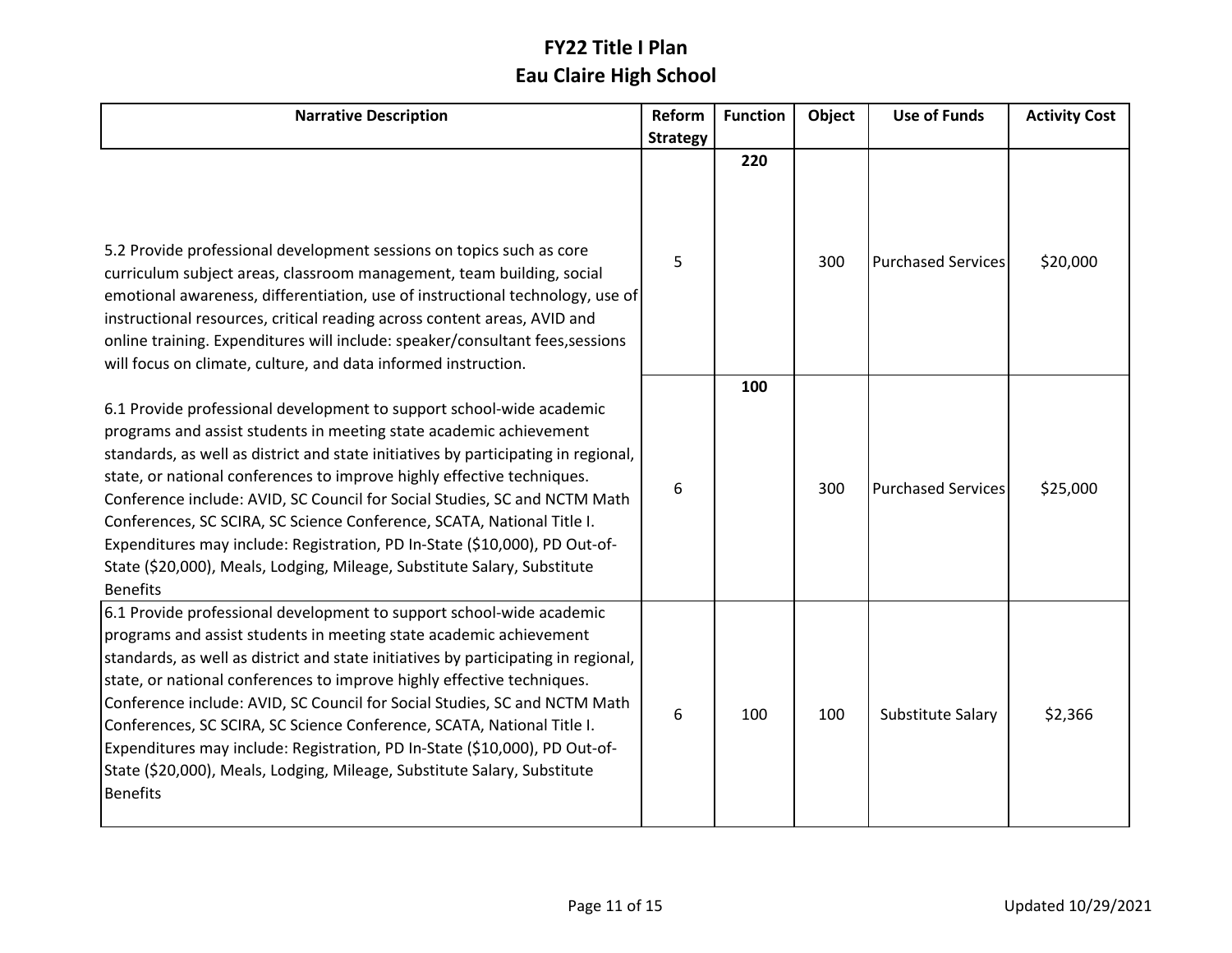| <b>Narrative Description</b>                                                                                                                                                                                                                                                                                                                                                                                                                                                                                                                                                                                           | Reform          | <b>Function</b> | Object | <b>Use of Funds</b>              | <b>Activity Cost</b> |
|------------------------------------------------------------------------------------------------------------------------------------------------------------------------------------------------------------------------------------------------------------------------------------------------------------------------------------------------------------------------------------------------------------------------------------------------------------------------------------------------------------------------------------------------------------------------------------------------------------------------|-----------------|-----------------|--------|----------------------------------|----------------------|
|                                                                                                                                                                                                                                                                                                                                                                                                                                                                                                                                                                                                                        | <b>Strategy</b> |                 |        |                                  |                      |
| 6.1 Provide professional development to support school-wide academic<br>programs and assist students in meeting state academic standards as well as<br>district and state initiatives by participating in regional, state, or national<br>conferences to improve highly effective techniques. Conference include:<br>AVID, SC Council for Social Studies, SC and NCTM Math Conferences, SC<br>SCIRA, SC Science Conference, SCATA, National Title I. Expenditures may<br>include: Registration, PD In-State (\$10,000), PD Out-of-State (\$20,000),<br>Meals, Lodging, Mileage, Substitute Salary, Substitute Benefits | 6               | 100             | 200    | <b>Substitute Benefits</b>       | \$697.02             |
| 7.1 The principal and administrative team will participate in career fairs in<br>an effort to recruit effective certified teachers.                                                                                                                                                                                                                                                                                                                                                                                                                                                                                    | $\overline{7}$  | 100             | 400    | Instructional<br><b>Supplies</b> | \$2,000              |
| 7.2 Retain teaching staff through reform strategies to change characteristics<br>of the campus to become more personally and professionally satisfying.<br>Strategies will be developed through Professional Learning sessions, Social<br>Emotional practices such as Mindfulness, the mentoring of teachers, and<br>professional book studies at least monthly.                                                                                                                                                                                                                                                       | 7               | 220             | 400    | <b>PD Material</b>               | \$6,000              |
| 8.1 Provide parents with current and relevant communication school<br>events, school wide assessents and parent engagement via social media, a<br>monthly school newsletter, flyers, post cards, and various other print<br>materials. Expenditures may include (printing and supplies): colored paper,<br>printer, printer toner, poster maker ink and paper, and printing/binding<br>parenting pamphlets.                                                                                                                                                                                                            | 8               | 188             | 400    | <b>Parenting Supplies</b>        | \$10,000             |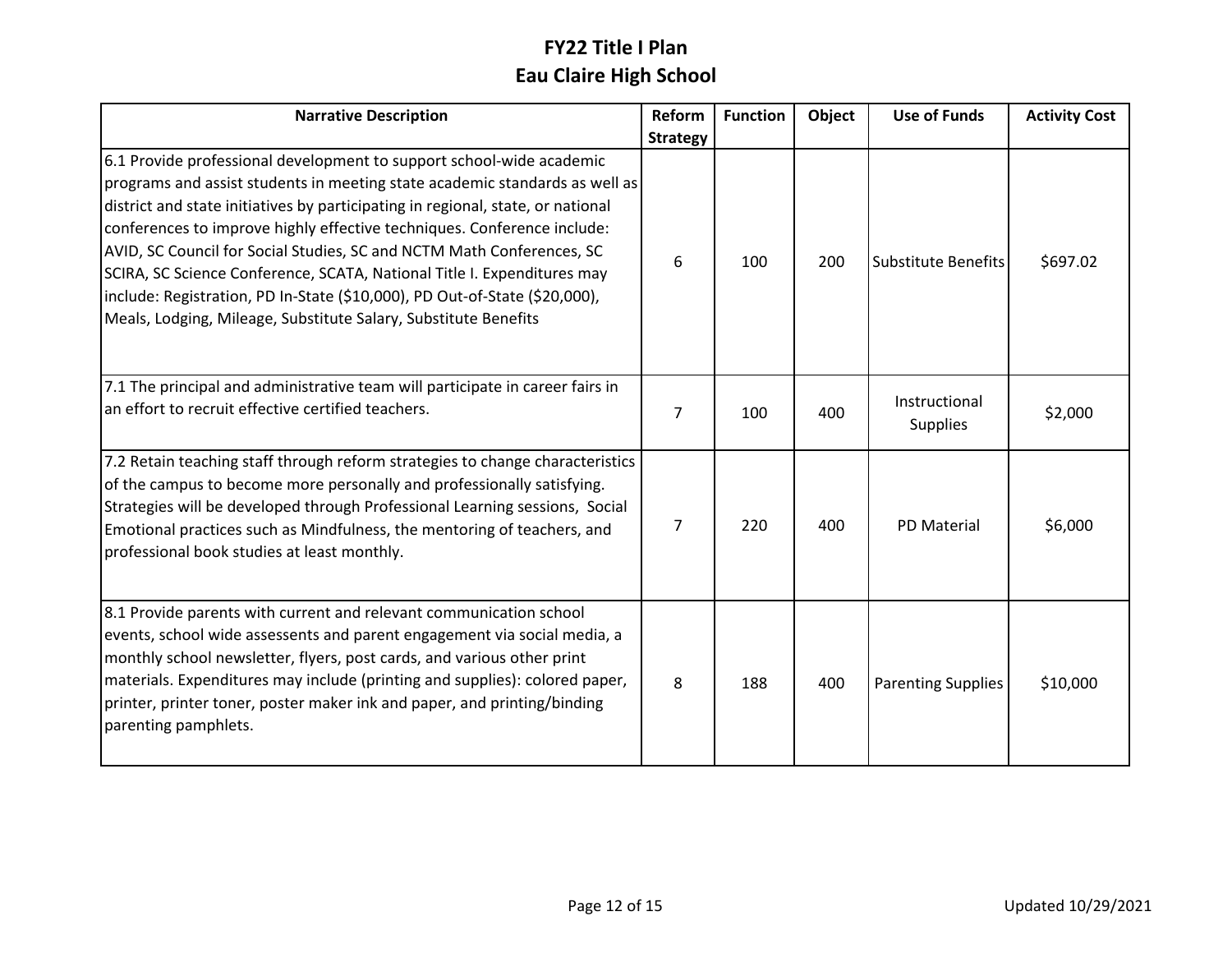| <b>Narrative Description</b>                                                                                                                                                                                                                                                                                                                                                                                                                                                                                                                                                                                                                                                                                                                                                                                                                        | Reform          | <b>Function</b> | Object | <b>Use of Funds</b>       | <b>Activity Cost</b> |
|-----------------------------------------------------------------------------------------------------------------------------------------------------------------------------------------------------------------------------------------------------------------------------------------------------------------------------------------------------------------------------------------------------------------------------------------------------------------------------------------------------------------------------------------------------------------------------------------------------------------------------------------------------------------------------------------------------------------------------------------------------------------------------------------------------------------------------------------------------|-----------------|-----------------|--------|---------------------------|----------------------|
|                                                                                                                                                                                                                                                                                                                                                                                                                                                                                                                                                                                                                                                                                                                                                                                                                                                     | <b>Strategy</b> |                 |        |                           |                      |
| 8.1 Provide parents with current and relevant communication via social<br>media, a monthly school newsletter, flyers, post cards, and various other<br>print materials. Expenditures may include (printing and supplies): colored<br>paper, printer, printer toner, poster maker ink and paper, and<br>printing/binding parenting pamphlets.                                                                                                                                                                                                                                                                                                                                                                                                                                                                                                        | 8               | 188             | 300    | Printing                  | \$6,500              |
| 8.2 Provide parenting sessions in order build parent capacity on the topics<br>of Understanding Discipline, Understanding Literacy, Understanding Social<br>Emotional Learning, Increasing Student motivation, Understanding Student<br>attendance, Understanding College Readiness, Career Readiness, College<br>Access, Understanding expectations for virtual learning environments.                                                                                                                                                                                                                                                                                                                                                                                                                                                             | 8               | 188             | 400    | <b>Parenting Supplies</b> | \$10,000             |
| 8.2 Provide parenting sessions in order build parent capacity on the topics<br>of Understanding Discipline, Understanding Literacy, Understanding Social<br>Emotional Learning, Increasing Student motivation, Understanding Student<br>attendance, Understanding College Readiness, Career Readiness, College<br>Access, Understanding expectations for virtual learning environments.<br>Sessions will occur at the school as well as in the community in an effort to<br>afford parents without transportation an opportunity to gain knowledge<br>from the planned sessions. Expenditures may include: parenting supplies<br>and refreshments for parents who attend the sessions. Parents will be able<br>to access information from the sessions via a Video Repository (ex. Youtube<br>Channel) of recorded events and instructional videos. | 8               | 188             | 400    | Refreshments              | \$2,000              |
| 9.1 Provide opportunities for teachers to collaborate during PLCs to analyze<br>data, unwrap standards, plan for academic interventions (Tier 3, MLs, and<br>students off track for ontime graduation) and create common formative<br>assessments. PLCs will take place twice a month for content area and<br>quarterly as a school. Expenditures may include: supplies and materials and<br>substitute teachers                                                                                                                                                                                                                                                                                                                                                                                                                                    | 9               | 220             | 400    | <b>PD Material</b>        | \$8,259              |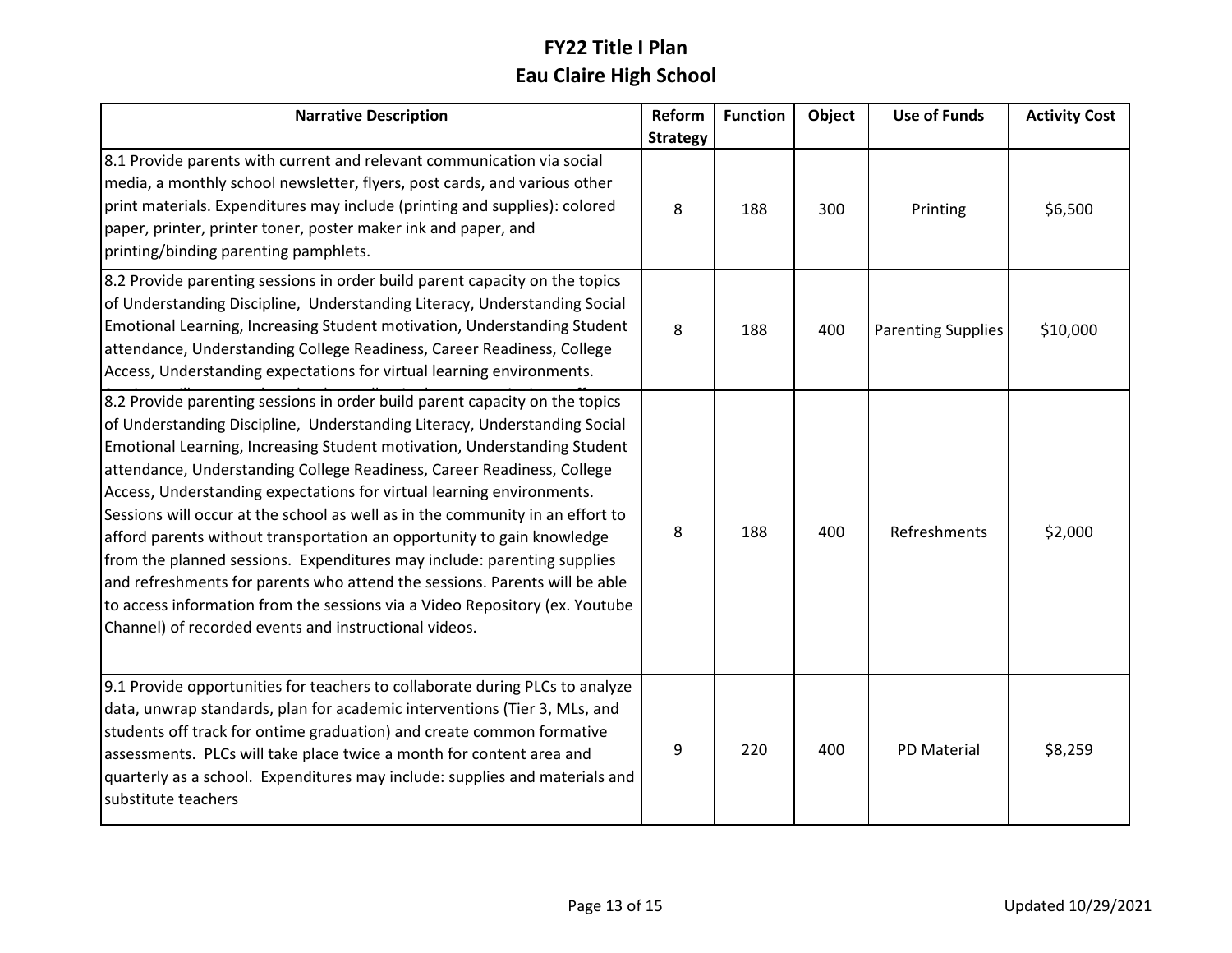| <b>Narrative Description</b>                                                                                                                                                                                                                                                                                                                                                                                                                                                                                                     | Reform          | <b>Function</b> | Object | <b>Use of Funds</b> | <b>Activity Cost</b>  |
|----------------------------------------------------------------------------------------------------------------------------------------------------------------------------------------------------------------------------------------------------------------------------------------------------------------------------------------------------------------------------------------------------------------------------------------------------------------------------------------------------------------------------------|-----------------|-----------------|--------|---------------------|-----------------------|
|                                                                                                                                                                                                                                                                                                                                                                                                                                                                                                                                  | <b>Strategy</b> |                 |        |                     |                       |
| 9.2 Implement AVID curriculum school-wide for a focus on an enriched<br>instructional program geared to increase academic achievement. The AVID<br>Site Coordinator provides the leadership for the development and<br>maintenance of the Site Team, acts as the liaison betwwen the principal,<br>AVID Counselor, AVID District Director, AVID Site Team, and AVID teachers.<br>The AVID Site Coordinator provides professional learning regarding AVID<br>methodologies oversees and is responsible for certification and data | 9               | 220             | 100    | Stipend/benefits    | \$1500.00<br>\$114.75 |
| 10.1 Provide a stipend for a school based Title I Contact person who will<br>ensure that all Title I activities are properly documented and necessary files<br>are uploaded to Title I Crate based on District timelines. The Title I Contact<br>will serve as a liaison between the school and the Title I Consultant. This<br>staff member will attend periodic trainings and have regular meetings with<br>the school's assigned Title I Consultant. Expenditures will include a \$500<br>stipend for the year and benefits.  | 10              | 220             | 100    | Stipend             | \$800                 |
| 10.1 Provide a stipend for a school based Title I Contact person who will<br>ensure that all Title I activities are properly documented and necessary files<br>are uploaded to Title I Crate based on District timelines. The Title I Contact<br>will serve as a liaison between the school and the Title I Consultant. This<br>staff member will attend periodic trainings and have regular meetings with<br>the school's assigned Title I Consultant. Expenditures will include a \$500<br>stipend for the year and benefits.  | 10              | 220             | 220    | <b>Benefits</b>     | \$61.20               |
| Goal 1: By the end of 2022, End of Course exam performance will increase by 10 percent from the last assesment period.                                                                                                                                                                                                                                                                                                                                                                                                           |                 |                 |        |                     |                       |
| Goal 2: By the end of 2022, on time graduation will be 85% or higher.                                                                                                                                                                                                                                                                                                                                                                                                                                                            |                 |                 |        |                     |                       |